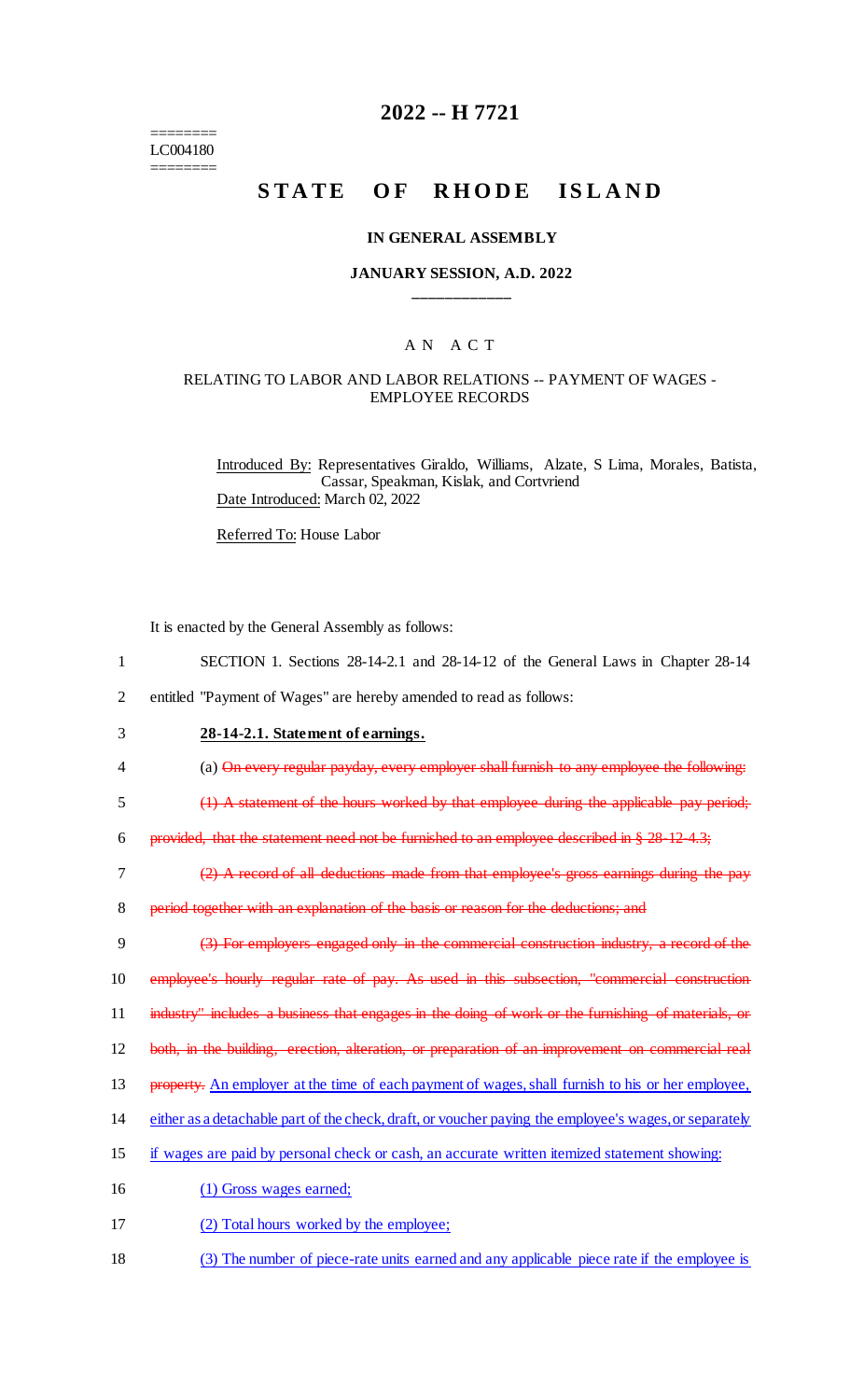1 paid on a piece-rate basis;

| $\overline{2}$ | (4) The amount and purpose of each itemized deduction in understandable language and                         |
|----------------|--------------------------------------------------------------------------------------------------------------|
| 3              | form;                                                                                                        |
| 4              | (5) Net wages earned;                                                                                        |
| 5              | (6) The inclusive dates of the period for which the employee is paid;                                        |
| 6              | (7) The name of the employee and only the last four (4) digits of his or her social security                 |
| 7              | number or an employee identification number, other than a social security number;                            |
| 8              | (8) The name and address of the legal entity that is the employer; and                                       |
| 9              | (9) All applicable hourly rates in effect during the pay period and the corresponding                        |
| 10             | number of hours worked, at each hourly rate by the employee. The deductions made from payment                |
| 11             | of wages shall be recorded in ink or other indelible form, properly dated, showing the month, day,           |
| 12             | and year, and a copy of the statement and the record of the deductions shall be kept on file, in             |
| 13             | accordance with § 28-14-12. For purposes of this section, "copy" includes a duplicate of the                 |
| 14             | itemized statement provided to an employee or a computer-generated record that accurately shows              |
| 15             | all of the information required by this section.                                                             |
| 16             | (b) All statements and records required to be furnished to an employee by this section may                   |
| 17             | be furnished as an electronic record. The employer shall furnish to an employee a printed or                 |
| 18             | handwritten record, in lieu of an electronic record, at no cost to the employee, when a written              |
| 19             | authorization from such employee is provided to the employer.                                                |
| 20             | 28-14-12. Employment records.                                                                                |
| 21             | Every employer shall keepa true and accurate record of hours worked and wages paid each                      |
| 22             | pay period to each employee in any form that may be prescribed by the director. The employer                 |
| 23             | shall keep the records on file for at least three $(3)$ years after the entry of the record. At the start of |
| 24             | employment, an employer shall provide each of its employees, a written notice, in English or in the          |
| 25             | language identified by each employee as their primary language, containing the following                     |
| 26             | information:                                                                                                 |
| 27             | (1) The rate or rates of pay and basis thereof, including whether the employee is to be paid                 |
| 28             | by the hour, shift, day, week, salary, piece, commission, or other method, and the specific                  |
| 29             | application of any additional rates;                                                                         |
| 30             | (2) Allowances, if any, claimed, pursuant to permitted meals and lodging;                                    |
| 31             | (3) Employer's policy on sick, vacation, personal leave, holidays and hours;                                 |
| 32             | (4) The employee's employment status and whether the employee is exempt from minimum                         |
| 33             | wage and/or overtime;                                                                                        |
| 34             | (5) A list of deductions that may be made from the employee's pay;                                           |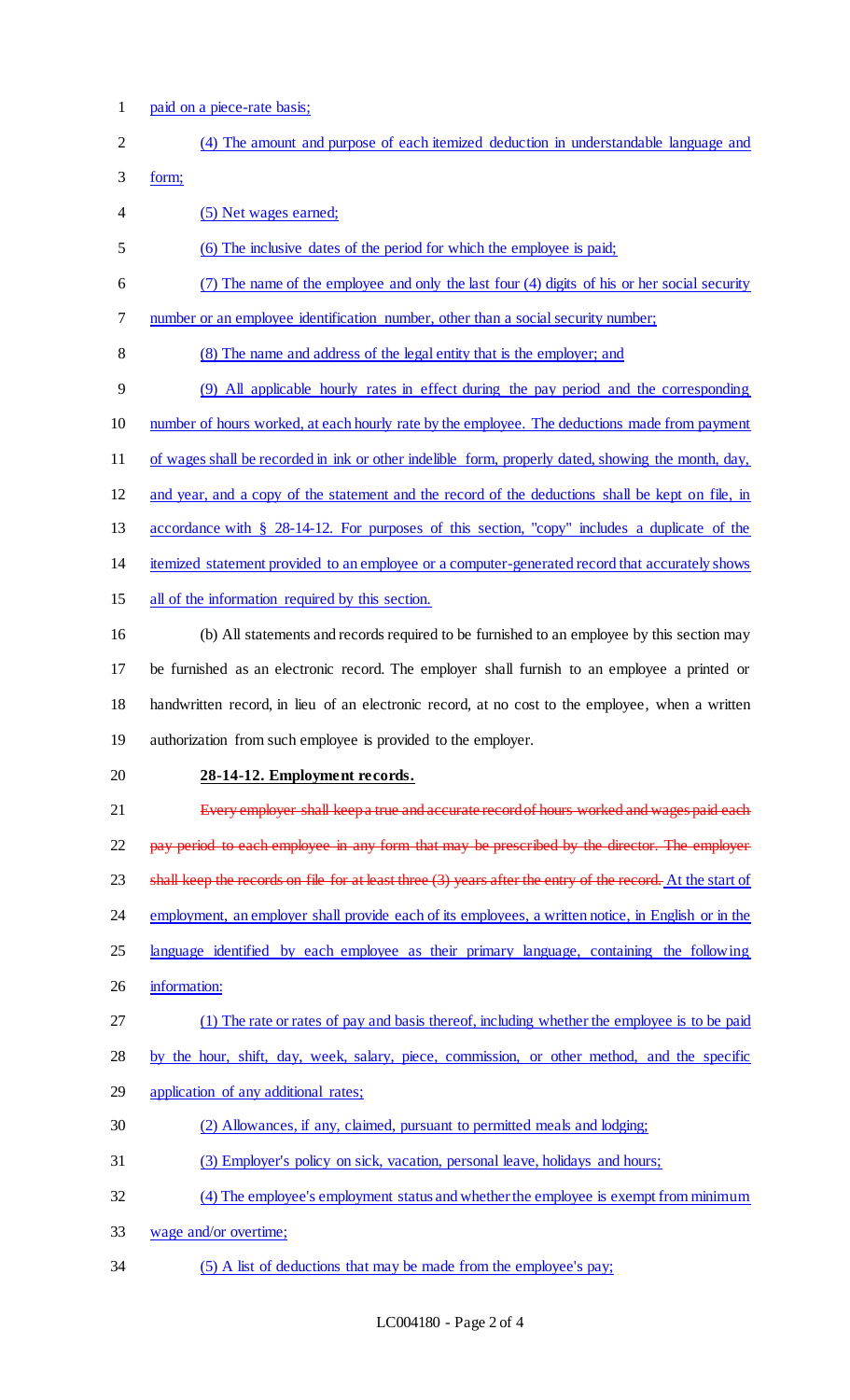(6) The number of days in the pay period, the regularly scheduled payday, and the payday on which the employee will receive the first payment of wages earned; (7) The legal name of the employer and the operating name of the employer, if different from its legal name; (8) The physical address of the employer's main office or principal place of business, and its mailing address if different; and (9) The telephone number of the employer. (b) The employer must keep a copy of the notice under subsection (a) of this section, signed by each employee, acknowledging their receipt of the notice. (c) Employers shall establish, maintain and preserve, for not less than six (6) years contemporaneously, true and accurate records of all of their employees' names, addresses, titles, pay rates, hours worked each workday and workweek, basis of pay, total regular wages earned per week, total overtime wages earned per week, deductions, dates of each pay period worked, and total wages paid each pay period. (d) The employee has a right to inspect and copy, if upon request, their employment records referred to in this section. (e) Liquidated damages of one hundred dollars (\$100) for each pay period in which the employer failed to properly maintain its employees' wage records, as required by this section, not 19 to exceed, two thousand five hundred dollars (\$2,500), plus counsel fees and their costs shall be awarded in any action brought by the director of labor and training on behalf of the employee or 21 by the employee. (f) Upon written request of a complaining employee, who is entitled to bring an action 23 under this section, the director of labor and training may bring an action, in accordance with this 24 section, and on behalf of the employee. (g) At the complaining employee's option, he or she may institute a private action, seeking 26 an enforcement of their rights, monetary damages, and other applicable statutory remedies. SECTION 2. This act shall take effect upon passage.

======== LC004180 ========